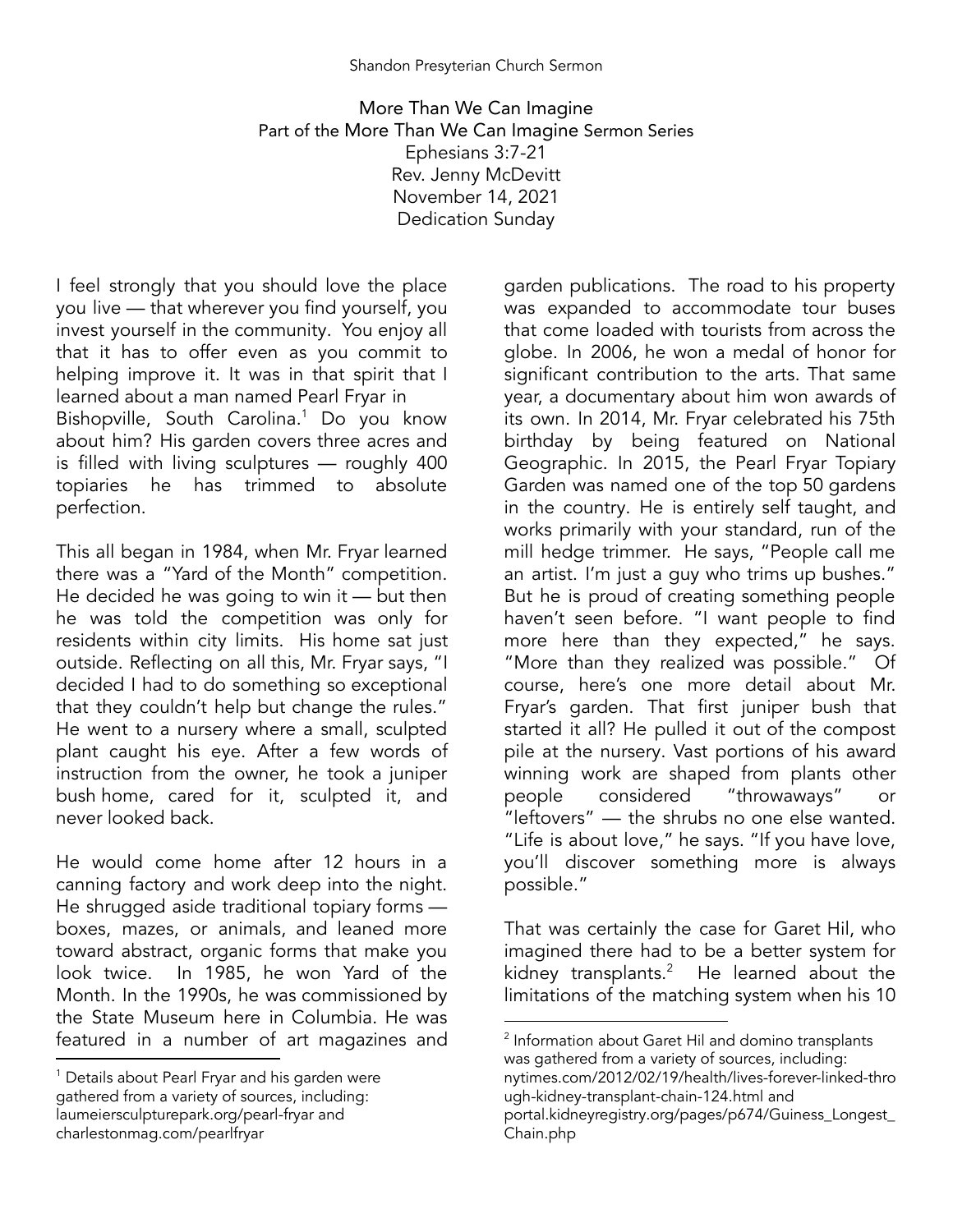year old daughter suddenly and acutely needed a transplant. A few months after she received that transplant, he formed the National Kidney Registry, creating algorithms that connect patients and donors together across the continent. Which is how, in 2012, a 60-person chain of transplants, over four months, across 17 hospitals in 11 states, resulted in 30 people receiving a new lease on life.

One man, Rick Ruzzamenti, a devout Buddhist, decided to donate a kidney to a stranger. He walked into a hospital and said he had a kidney available, and did they know anyone who needed one. Despite an intensely bitter breakup, a Michigan man donated a kidney for his former girlfriend for the sake of their 2 year old daughter. A woman from Toronto donated for her fifth cousin in Brooklyn, after meeting him by chance in Italy. Children donated for parents, husbands for wives, sisters for brothers. A 26 year old student from Texas gave a kidney for a 44 year old uncle he barely knew. But all of these organs went to complete strangers — because those who had a kidney to give a loved one, weren't a match. So they gave to others, trusting in the ultimate "pay it forward" experiment.

One leap of faith followed another. The most worrisome risk, of course, was that donors would change their mind after their loved ones received kidneys. It didn't happen. Not once. Over 400,000 Americans need a new kidney. Fewer than 17,000 receive one each year. Nearly 5,000 die each year waiting. One-third of transplanted kidneys come from living donors. The reason there aren't more is that a third of the patients who have a willing donor in their life are incompatible with that person — meaning that despite the generous offer, the transplant is impossible. The kidney would be rejected by the recipient's body. And so domino chain transplants were begun. But it was slow going, and chains were small until Garet Hil got involved, certain that more was

possible. With no medical training, he was first considered an interloper by professionals in the field. But, his mathematical background and entrepreneurial energy, when partnered with the medical community, made history and continues to make history. His kidney transplant chain held the world record for years — but just last December, possibly overlooked because of a global pandemic, his organization broke its own record. This time a chain of 70 people resulted in 35 transplants. That chain took half as much time as the original. "The paired exchange process," Mr. Hil says, "has made life possible for more and more people." Asked in an interview if in the early days of his work he ever imagined these sorts of results, he said, "In the early days, all I knew was that I loved my daughter, and that there were hundreds of thousands of others out there loving their daughters and sons and parents and partners." And of course, Mr. Hil's algorithm only works when someone in need of a transplant knows someone who loves them enough to make a sacrifice for a stranger, and when those strangers all agree to trust one another.

Today's scripture reading comes right in the middle of this letter to the church at Ephesus. The first two and a half chapters describe all that God has done in and for that community. The last three chapters instruct the community how they are to live in response. The section Chae read for us is where the whole book hinges together. It's a prayer, really — the author praying for those who would eventually read his words. "I pray that God may strengthen your inner being with power through his Spirit, and that Christ may dwell in your hearts, as you are being rooted and grounded in love. I pray that you would be able to comprehend the breadth and length and height and depth of Christ's love — love that surpasses all knowledge." In other words — "I pray that you would awaken to the truth that Christ lives within you, that the love of Christ is the reason you are alive and your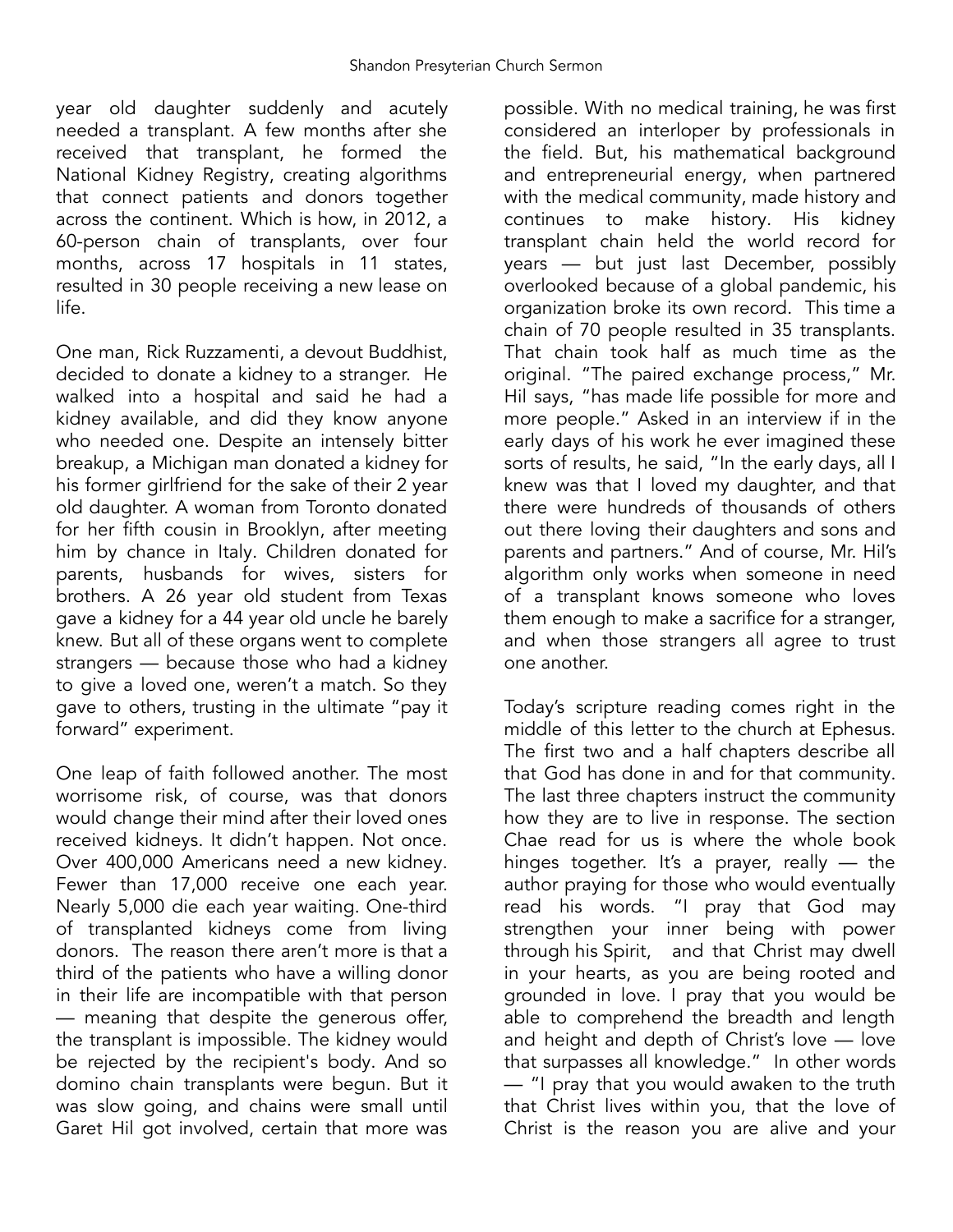purpose for living. And I pray that you would somehow — somehow — by grace come to recognize that Christ's love is ultimately more than our human minds can fathom." And then the author writes this: "Now to him who by the power at work within us is able to accomplish abundantly far more than all we can ask or imagine, to him be glory in the church and in Christ Jesus to all generations, forever and ever."

Those words are doxology. Praise. And tucked into those words of praise is this little phrase: "to him be glory in the church and in Christ Jesus." To him be glory in the church. The author of these words is convinced that the glory of God is made known not just in the person of Jesus Christ, but also in the body of Christ known as the church. One scholar, thinking about this portion of scripture, puts it this way. He says this makes it clear that "God is already at work in that congregation, and in ours. God's massive, holy power is present even in our fumbling attempts to live faithfully, lovingly, and courageously in the face of our troubles. Our daring prayers to be strengthened in faith to comprehend God's grace are not asking too much. Do not ever make the mistake of thinking our bold prayers can ask too much." Because the love of Christ can accomplish abundantly far more than all we can ask or imagine.

We see glimpses of that here at Shandon all the time. In just the last couple of weeks alone, I have seen it in Bonnie Smith, who asked us to pray for a six year old friend of hers named Mira, who has cancer, and in the ministry of the quilting group, who has made a warm blanket for a little girl they will probably never meet. Nevertheless, every stitch was shaped by love. I have seen that love in the children of our weekday school, who have made stacks and stacks and stacks of get well cards for Gerald, our facilities manager, who has been hospitalized with an infection. "Get well," the cards say. "We miss you." "We love you."

"We hope you feel better soon." I have seen that love in Randy Covington, who labors over our international mission giving dollars, wanting to stretch them as far as they can go and then maybe a little farther still; in Jay Rogers and David Roberts and Garrett Humphries, who have examined every square inch of the education building 17 times over, in an effort to make it everything we need it to be for future generations. I have seen that love in Ann Hudson Maynard, who has not yet run out of hugs, despite how freely she gives them away. I have seen that love in the 16 folks who represented our church in the Pride parade, reminding the city and everyone in it that God's love is big enough for everyone absolutely everyone.

I have seen that love in Byron Duell and Edie and Jim McNeish and Luke Spangler who take turns laboring behind the scenes making microphones and video cameras and online streaming services do all the magical things they do. I have seen that love in the members our Reopening Task Force who agreed to a three or four month commitment … over a year and a half ago …but who haven't quit on me yet. I have seen that love in each and every one of you, who show up week in and week out with masks on your faces, not because you love wearing it  $-1$  know you don't. But because you do love one another, and you want to keep one another healthy and safe. Again, this is in just the past couple of weeks. I could keep going, but then we'd have to stay for lunch and likely for dinner, and eventually you're going to get hungry.

So let me get practical for just a moment. Today is Dedication Sunday, when many of us turn in pledge cards and offer our financial commitment to the church. We are hoping that our congregation will pledge \$982,282 dollars for 2022. That amount will not just keep our ministry going, but it will allow us to expand and enhance our ministry, for one another, and for the community around us.